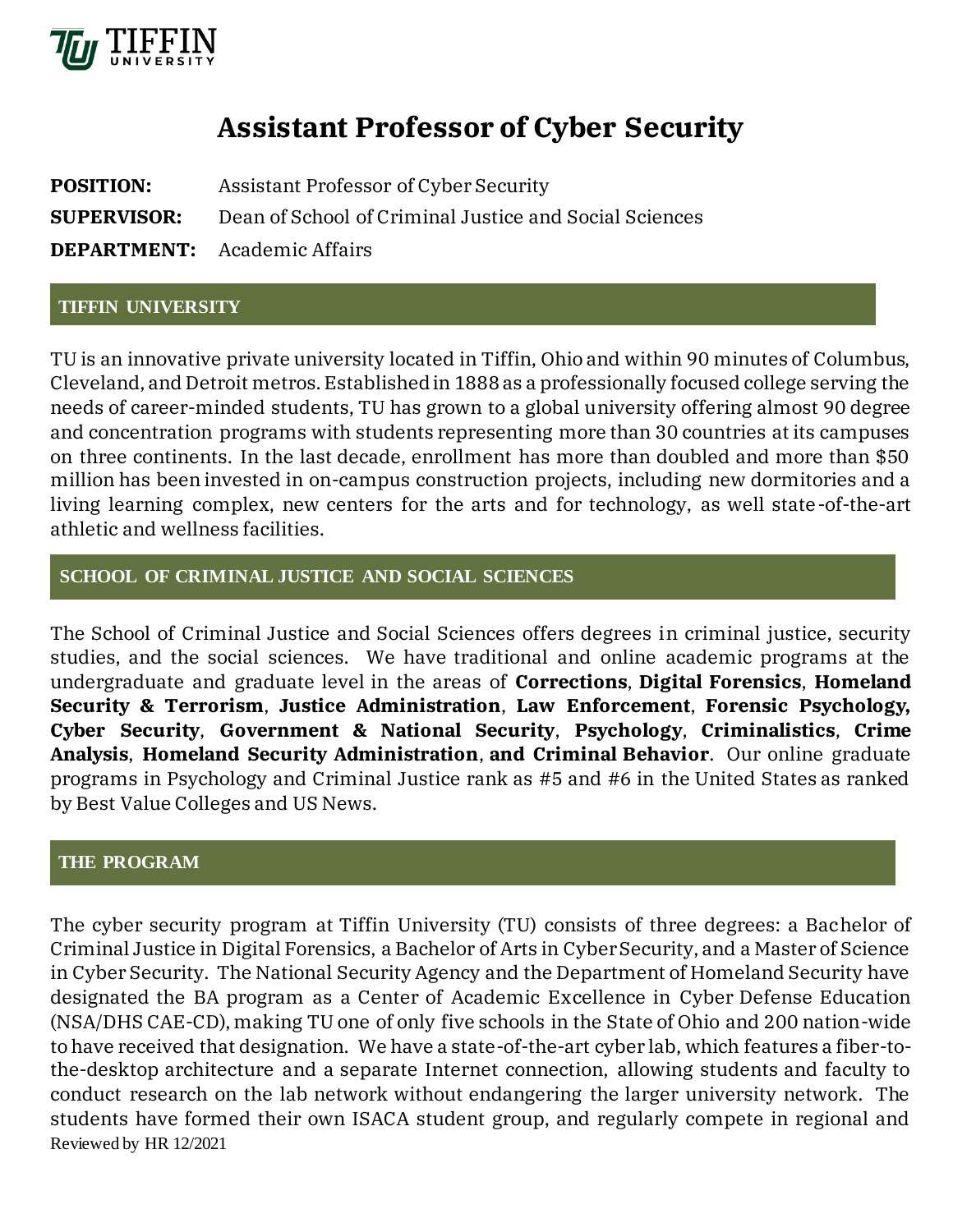

national cyber competitions. We are seeking an individual who would be willing to work with our existing faculty to support and extend these student experiences. Opportunities also exist for collaboration with the School of Business' Computer Science program. The Center for Cyber Defense and Forensics is the hub of extensive interaction with many different public and private sector agencies, including the Ohio Cyber Range Institute, the Arctic Domain Awareness Center, and others.

### **GENERAL JOB DESCRIPTION**

This is a faculty position to teach in-person on our Tiffin, Ohio campus in the areas of digital forensics and cyber security at the undergraduate and graduate levels. This is NOT a remote position. Teaching responsibilities will include campus-based and online course delivery with a 4/4 load, as well as new course development. This individual will assist in the enhancement of our programs in Cyber Security and Digital Forensics. They will also have the opportunity to conduct training and research through our two centers: The Center for Cyber Defense and Forensics and the Center for Justice and Behavioral & Social Science Research.

## **POSITION/RANK AND SALARY**

Tiffin University is pleased to announce an opening in the School of Criminal Justice and Social Sciences in the area of Cyber Security. (Salary and rank are negotiable based upon experience and demonstrated potential to grow the cyber program.)

#### MAJOR DUTIES AND RESPONSIBILITIES AND RESPONSIBILITIES. **QUALIFICATIONS**

The successful candidate for each position will have a doctoral degree in an appropriate academic area with significant work experience, specializations in cyber security and / or digital forensics, evidence of teaching effectiveness, and potential scholarly productivity. Candidates with specialized experiences in the field and a Master's degree may also be considered. Candidates will be expected to teach a variety of courses in cyber defense at both the undergraduate and graduate level. Candidates will potentially be expected to teach courses in information security, cryptology, penetration testing, network security, cyber warfare, and digital / mobile forensics. The successful candidate should demonstrate the ability to utilize project and competency based pedagogy.

# **EXPECTED KEY COMPETENCIES**

*Interdependence:* Fosters collaboration across the University